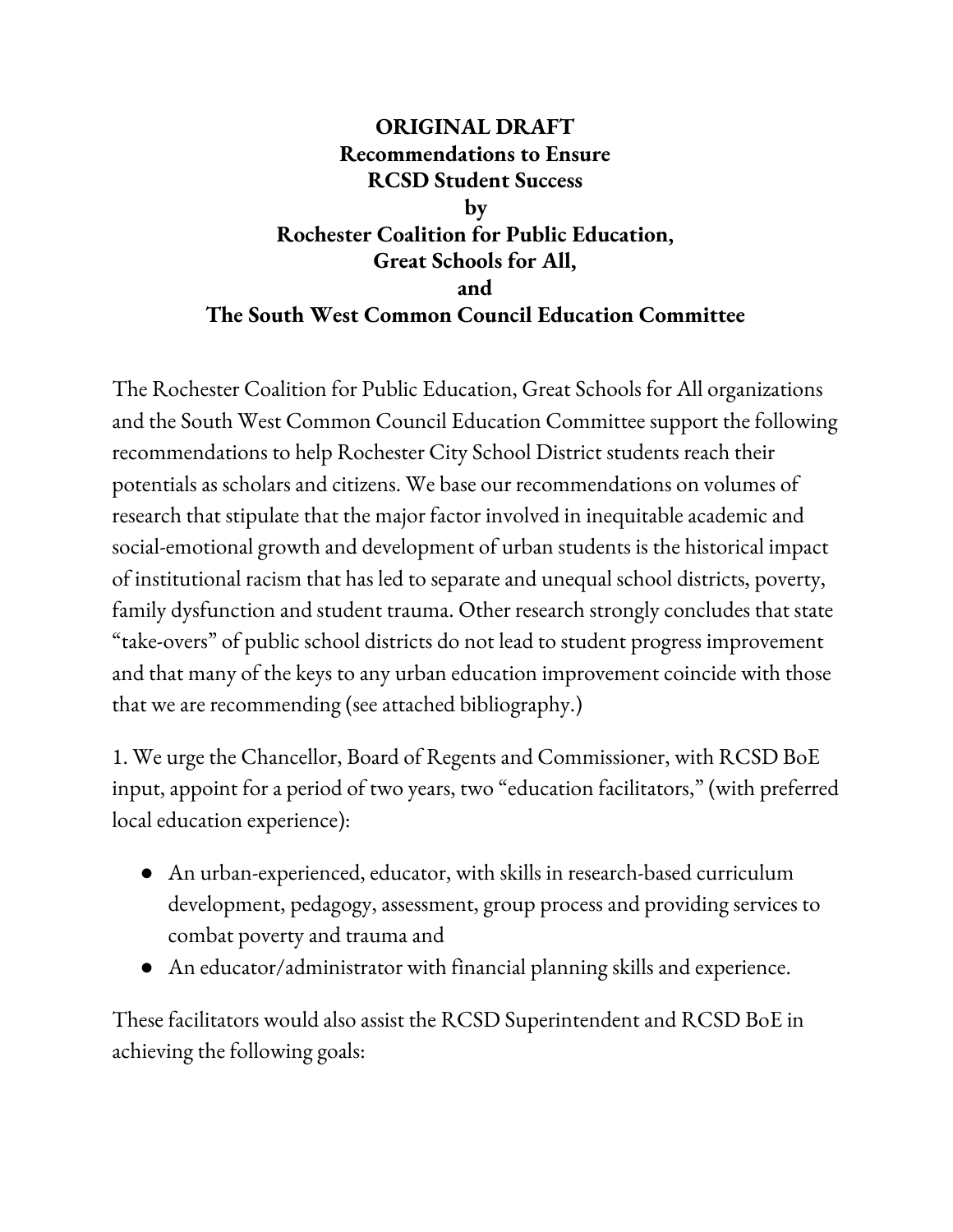2. Creating and modeling with volunteer parents, parent advocates and concerned citizens, a new BoE policy that emphasizes the development of meaningful parent partnerships in all schools and with all BoE committees.

3. Requiring the Superintendent, in consultation with the New York State Education Commissioner, to convert all schools identified as "comprehensive support and improvement schools" to community schools, with funding from New York State; with a specific focus on providing services to those students and families experiencing trauma from poverty-related conditions. To that end, the 1.5 mile minimum busing requirement in New York State's busing reimbursement formula will be waved to allow parents the ability to choose safe busing for their child to their neighborhood school. This encourages participation in their child's school. This is vital for regular neighborhood schools and community schools alike. Given the level of poverty in Rochester and the poor state of public transportation many parents do not have the transportation means to go to their child's school if it is over 1.5 miles to their child's school.

4. Collaboratively creating, with the assistance of the Advisory Council (#9), RTA, ASAR, and BENTE, a policy and plan for eliminating all RCSD institutional and personal racism, sexism, homophobia and religious intolerance.

5. Creating a BoE Advisory Board, consisting of students, parents, teachers, administrators, university/college of education professors, and other human development and health experts who would meet monthly with the BoE to:

a) Present and encourage valid education "best practice" for use in the RCSD, (e.g. collaborating with local higher education representatives for agreement on changes needed to prepare teachers and administrators for employment in the RCSD, starting times for schools, intrinsic motivation, etc.), the Syracuse "Beard School" model, and "learner-centered" teaching methodologies.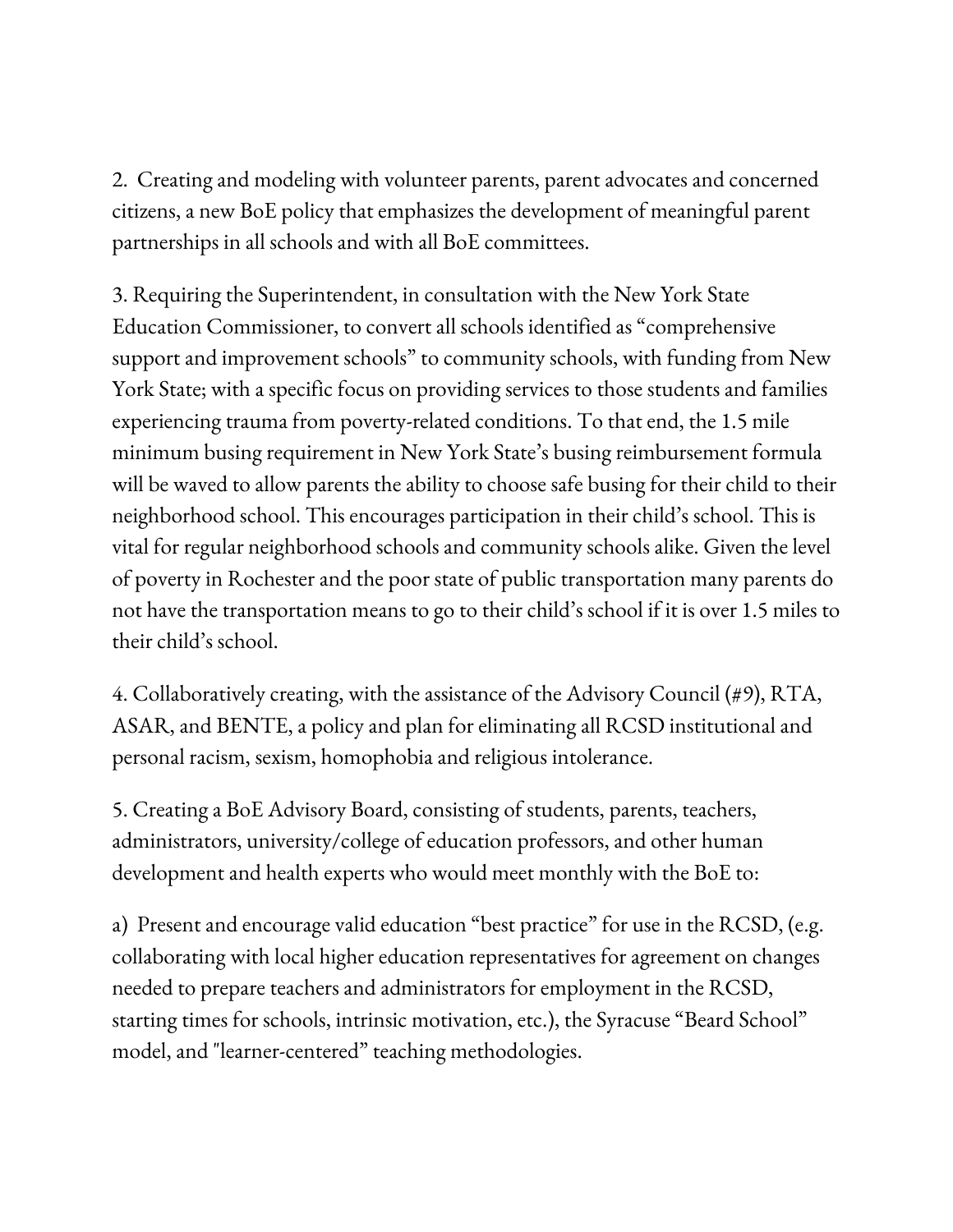b) Encourage community engagement for creating proposals for innovative schools and programs for more effectively meeting the needs of RCSD students, by providing new, "best-practice" learning opportunities to those parents and students seeking creative alternatives to the traditional education system.

c) The Advisory Board membership would consist of 2 students selected by student members of the Student Advisory Board, 2 parents democratically selected by the RCSD Parent Advisory Council, 2 teachers from RTA, 2 administrators from ASAR, a faculty member from each of the following local college and university education departments (Brockport, University of Rochester, St. John Fisher, Nazareth, Roberts Weslyan, Rochester Institute of Technology SUNY Geneseo and MCC), 2 human development experts from the Children's Agenda and 2 members of the Monroe County Social Services Dept, who focus on public and mental health, and 2 appointees by the Rochester Mayor.

d) Agenda priorities will be determined jointly, by this Advisory Board, the Superintendent and BoE members

6. Establish an Early Literacy Policy and Practice Council (ELPPC) PreK - Third Grade led by a nationally recognized early literacy expert. The ELPPC would include the Executive Director of Early Childhood, elementary principals, literacy coaches, and classroom teachers. The Council would be responsible for developing and implementing the research-based early literacy standards, curriculum, instructional practices, accountability measures, and teacher development necessary to construct clarity of purpose and a shared vision for early literacy education. The Early Literacy Policy and Practice Council would report directly to the Superintendent.

7. Assisting the superintendent in assembling suburban superintendents ready to work with RCSD to consider developing one or more pilot inter-district magnet schools aimed at easing the effects of concentrated poverty in city schools. These schools would offer unique programming that no individual district can offer and would be intentionally integrated (with an approximate 50-50 mix of low and middle-income students). The schools would be jointly administered by the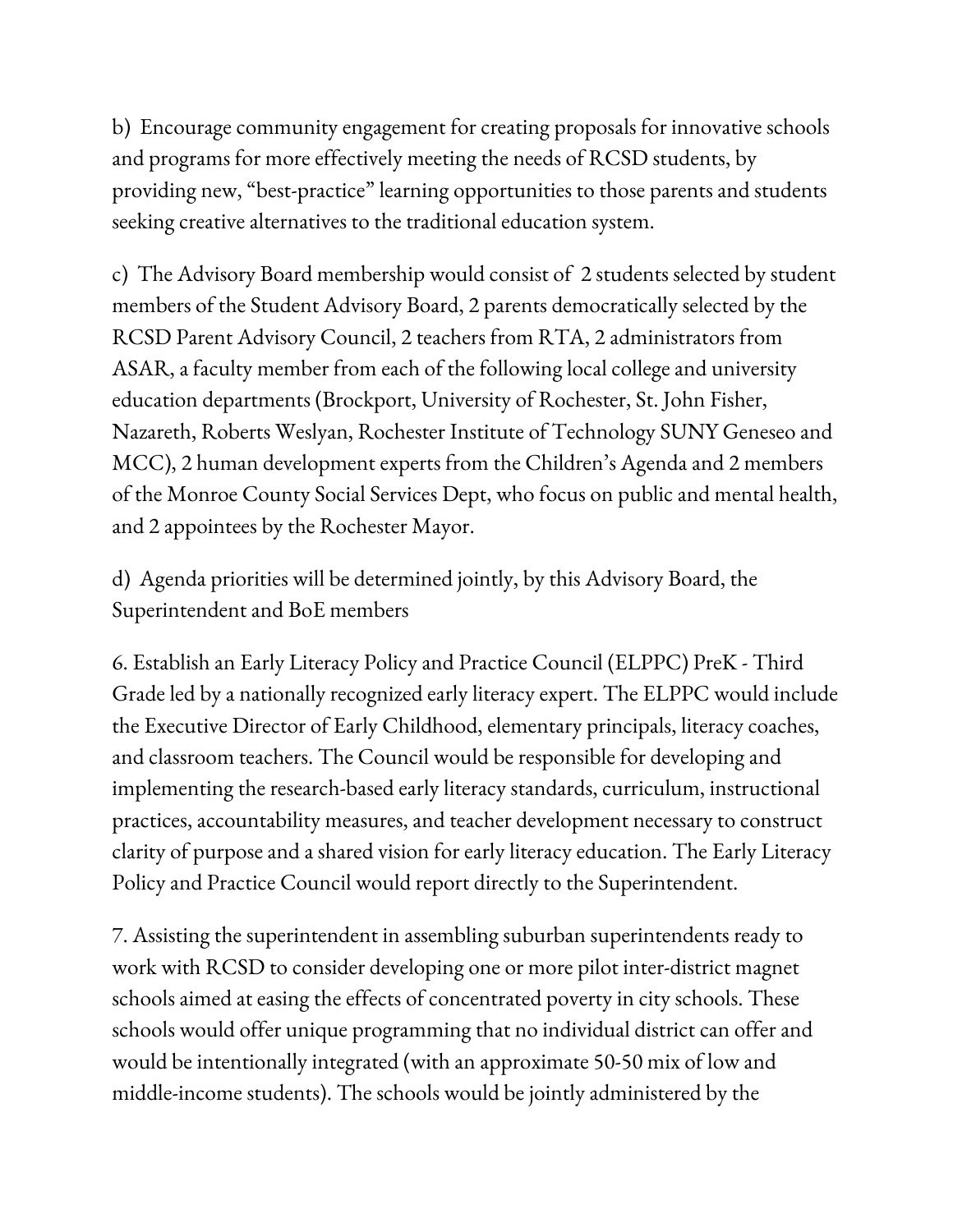participating districts, and where possible would be housed in existing school spaces and staffed by teachers and administrators working for the participating districts. Participation would be voluntary—on the part of the districts and families—but there should be state incentives and assistance in developing these schools, which reflect the policy of State Ed and the Regents—to promote integration as a key strategy for improving educational outcomes that is consistent with years of extensive national research.

The planning and development of inter-district integrated schools should take place simultaneously with the enactment of other important reforms aimed at improving RCSD internal functions related to organizational and management structure, budgeting, curriculum, and internal culture.

8. Achieving NYS funding and variances to develop and implement alternatives to:

- The current student/teacher classroom ratio,
- High-stakes standardized testing, grades 9-12 Regents Exams, Next Generation and Common Core Exams and standards,
- Current K-12 curricula to one that is more relevant and intrinsically motivating for students to develop skills and knowledge needed to survive and function effectively and responsibly in our society, and
- The current "one-size-tits-all" Regents diploma track, to one that includes:
- A high standards, real-world oriented Vocational Diploma,
- A diploma modeled after the NYS Performance Standards Consortium diploma requirements,
- A Special Needs Diploma that incorporates a major emphasis on real-world social/emotional skills, values and understandings, and
- The current inadequate requirements for "New English Language Learners" with the support systems they need to learn English through responsible, best-practice, research-based methods, and earn a diploma in any of the above diploma areas.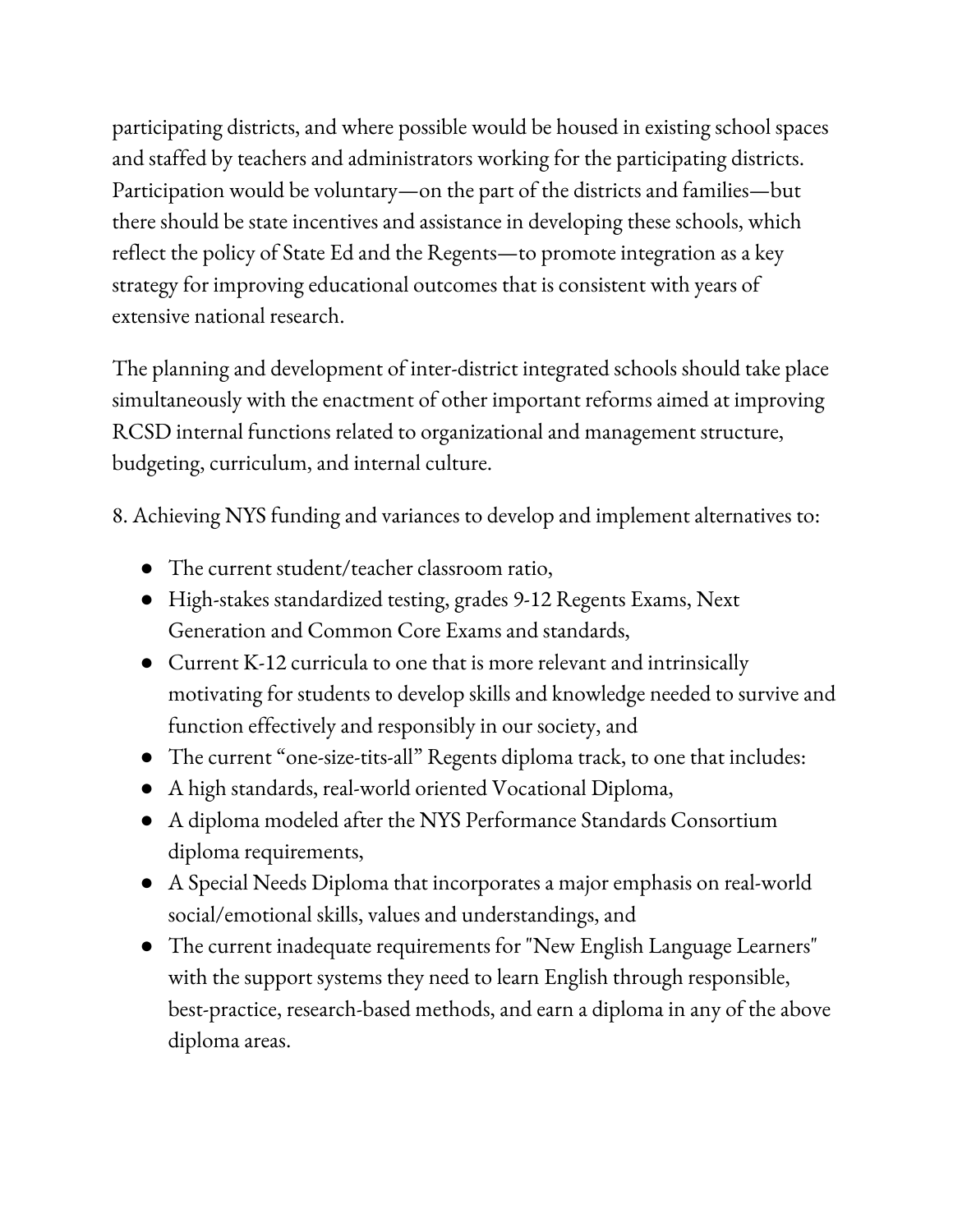## **Bibliography:**

Backstrom, B. (2019 July). School turnaround efforts: What's been tried, why the efforts failed, and what to do now. Rockefeller. Retrieved from

https://rockinst.org/wp-content/uploads/2019/07/7-23-19-School-Turnaround-Ef forts.pdf

The Alliance to Claim Our Schools. (2015). Out of control: The systematic disenfranchisement of American American and Latino communities through school takeovers. Retrieved from

http://www.reclaimourschools.org/sites/default/files/out-of-control-takeover-repor t.pdf

The Center for Popular Democracy. (2016). State takeovers of low-performing schools: A record of academic failure, financial mismanagement & student harm. Retrieved from

https://populardemocracy.org/sites/default/files/National%20Takeover%20Ed%20 Report.pdf

The Century Foundation: https://tcf.org/content/facts/the-benefits-of-socioeconomically-and-racially-integra ted-schools-and-classrooms/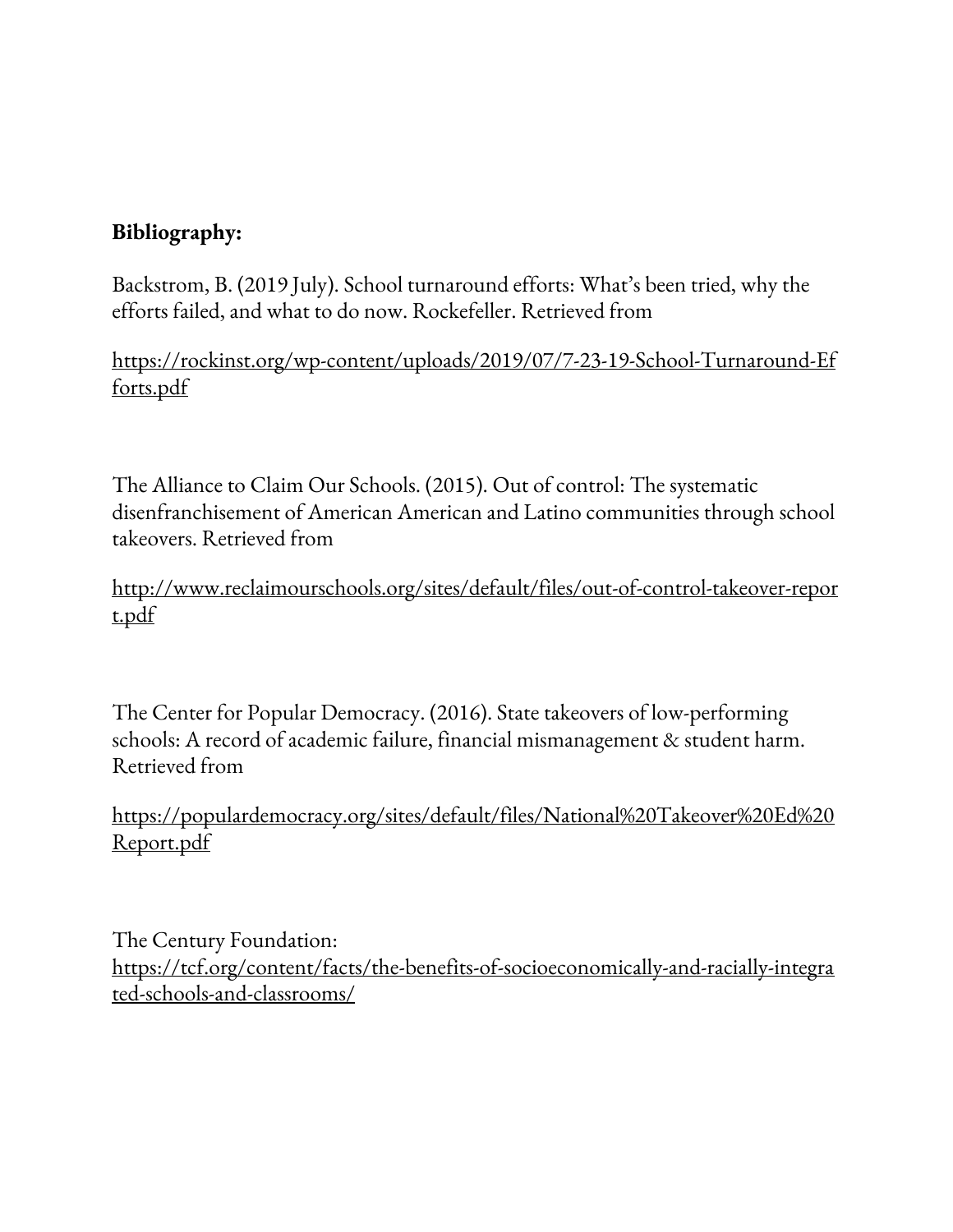Richard Kahlenberg, "From all walks of life: New hope for school integration," American Educator, Winter 2012-2013. (A survey of integration initiatives that are working around the country)

http://www.aft.org/sites/default/files/periodicals/Kahlenberg.pdf

New York State School Boards Association. (2016 June). State takeover of public schools: Lessons from the school of hard knocks. Retrieved fromhttps://www.nyssba.org/clientuploads/nyssba\_pdf/research-report-state-takeo ver-public-schools-06012016.pdf

Johnson, Rucker (2018). Children of the Dream.

Koretz, Daniel. (2016). The Testing Charade

Putnam, Robert. (2015). Our Kids

Rothstein, Richard. (2008). Grading Education

(2004). Class and Schools

Schneider, Mercedes. (2015) Common Core Dilemma.